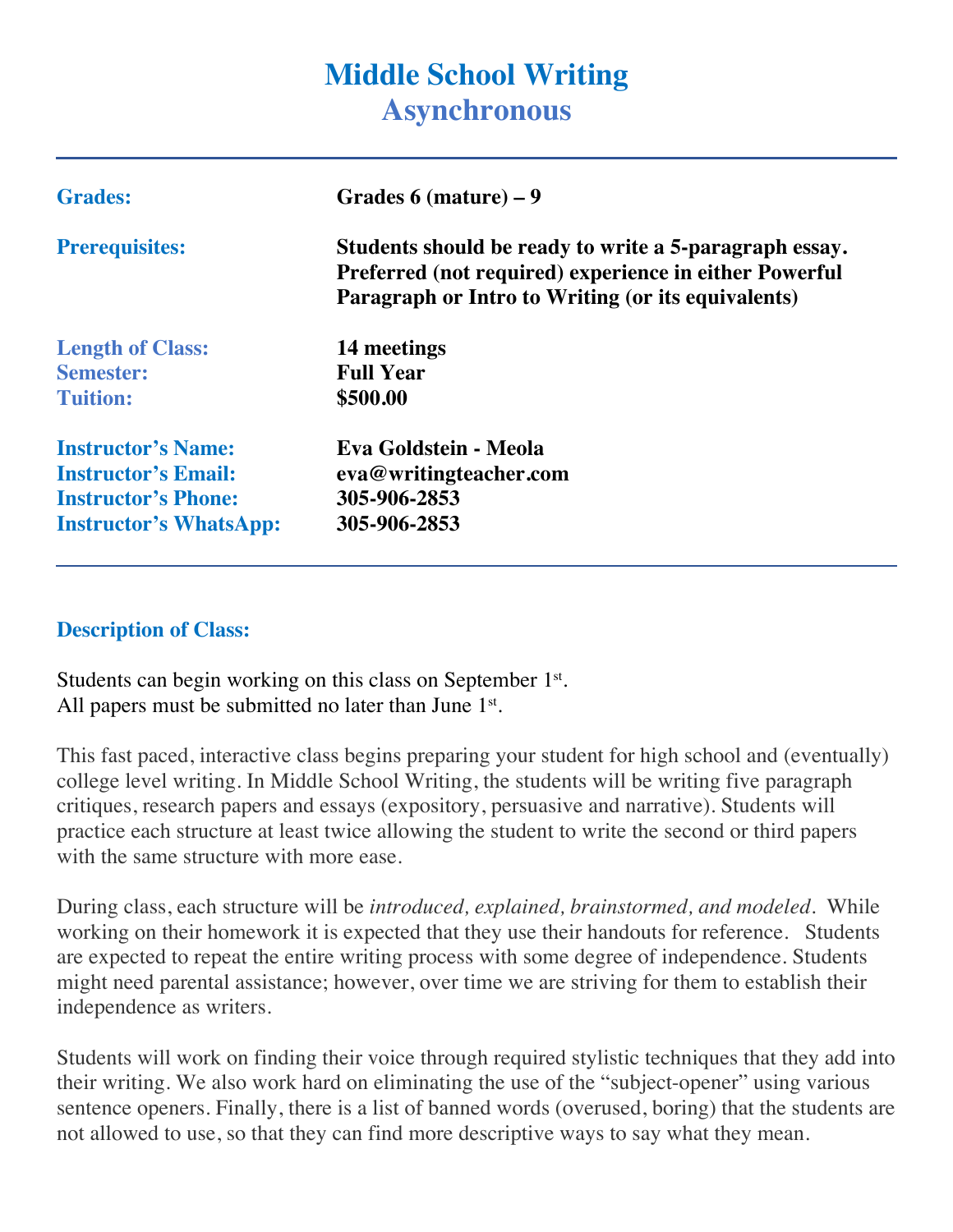There is an emphasis on editing – TRULY editing, by using their composition checklist. However, at this stage editing means *revising, revamping, rewriting, restructuring*….. not just correcting.

# **Class Approach:**

Students are expected to be present in class, with class notes in front of them, participating actively and asking questions when they arise.

Students are expected to USE their CLASS NOTES (provided by instructor) while writing. Students are expected to USE their ASSIGNMENT PLANNERS while writing. Students are expected to USE their COMPOSITION CHECKLIST while editing. Middle School Writing is an interactive, fast paced class.

## **Goals:**

If the student does their homework to the best of their ability using the tools provided, it is expected that by the end of the first year of Middle School writing, it is expected that students feel more comfortable writing a 5-paragraph essay. It is typically during the second year of MSW, that students can increase their writing speed, finding their voice and fluency of word choice as the process become easier.

## **Textbook:**

All handouts will be provided by instructor. Students can find them on our learning management system, CANVAS.

The Synonym Finder by JL Rodale **https://www.amazon.com/Synonym-Finder-Rodale-published-Little/dp/B00EKYGECK/ref=sr\_1\_2?ie=UTF8&qid=1541955560&sr=8- 2&keywords=the+synonyms+finder&dpID=41e0wnOg2XL&preST=\_SY291\_BO1,204,20 3,200\_QL40\_&dpSrc=srch**

## **Additional Supplies/Resources Needed:**

- A three inch  $-3$  ring notebook. The parent/students will have papers to print out prior to class. These papers will be filed in this notebook (after class is over) to create a "Writing Textbook". This notebook can help them FOR LIFE. It is truly a gem!
- Nine dividers for your notebook. Directions below.
- Approximately one ream of computer paper per student (500 sheets) for the year.
- Access to printer with black ink. Personally, I would teach my child how to set the printer on DRAFT, so you don't "waste" any unnecessary ink.

The dividers should be labeled:

- 1. Homework
- 2. Final Drafts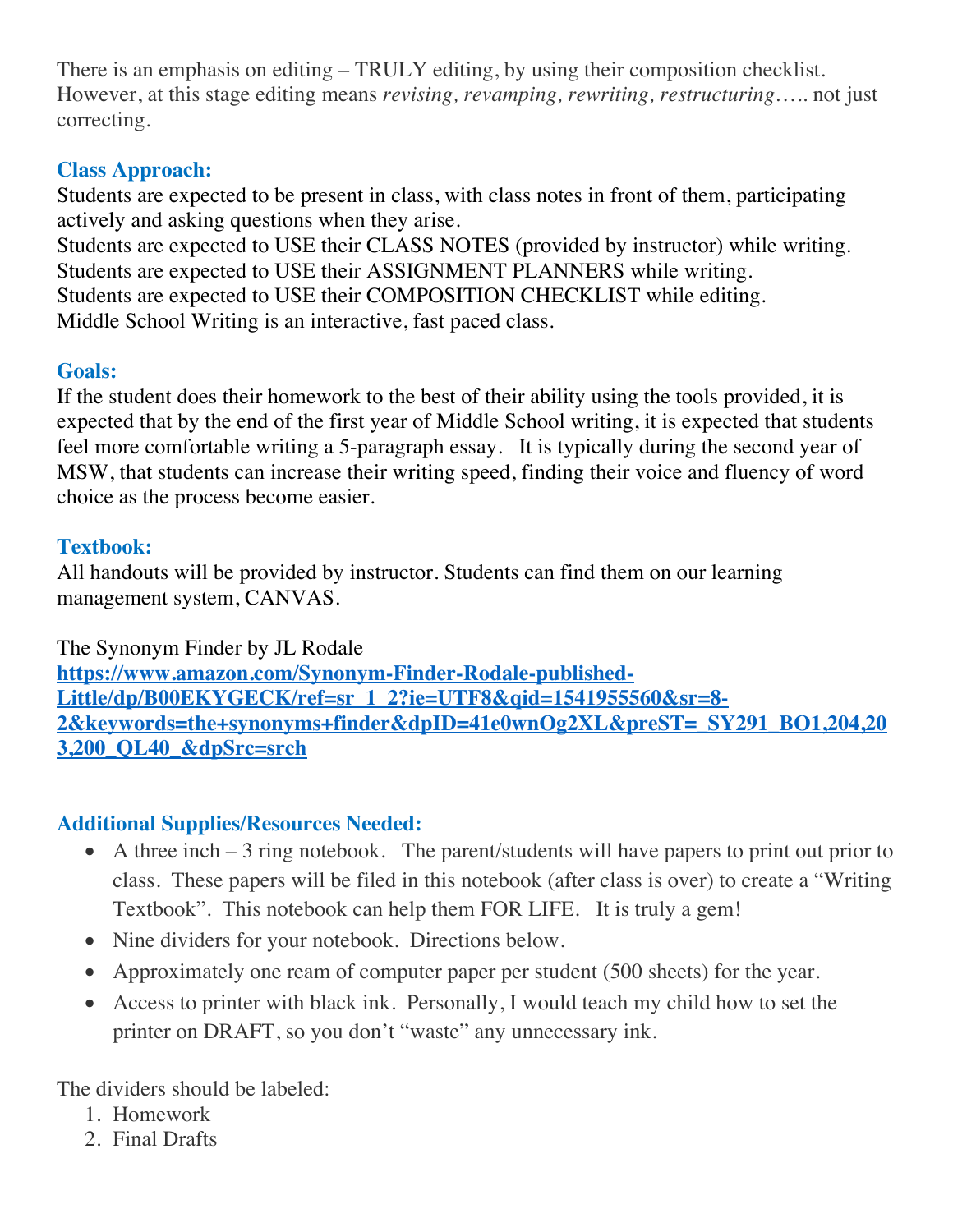- 3. Banned Words
- 4. Stylistic Techniques
- 5. Critique Writing
- 6. Research Writing
- 7. Expository Essays
- 8. Persuasive Essays
- 9. Narrative Essays

#### **Requirements:**

Attending class and/or watching the recording as soon as possible. If questions arise, it is expected that students will contact Eva at  $e$ va@writingteacher.com as soon as possible.

### **Weekly Homework:**

Homework is given at the end of each class. It is expected that the students work a *minimum* of 30 minutes per day on their assignment; approximately 6 hours over the course of two weeks is required to produce a well written paper.

#### **Homework Policy:**

Homework is to be turned in prior to the next class via the LMS.

#### **Additional Policies:**

100 % effort, honesty and politeness are expected in this class.

#### **Evaluation:**

Students will receive an evaluation back via CANVAS with written, oral and possible "video" comments (if I get brave enough). In addition, you will find "grades" in GRADEBOOK within Canvas once papers are graded and/or quizzes are submitted.

" E" stands for Exceeds Expectation. To receive an "E", there is significant evidence that the student used the ASSIGNMENT PLANNER and COMPOSITION CHECKLIST. This paper "exceeds" my expectations. It goes the extra mile. This is the equivalent of an "A" in a traditional grading system. A means excellent, which in my opinion is above and beyond my expectations. *You must Impress me to receive a "E".* Within the grade book on CANVAS, you will receive 10 points for an "E".

"M" stands for Meets Expectations. This paper shows that they have learned most concepts from the lesson presented in class as well as continued to implement the past concepts. It is a good paper; however, it does NOT go above and beyond. There is likely evidence of BASIC mistakes that the student should have mastered already. This is the equivalent of a "B" in a traditional grading system. This is where your child should be to be successful. This is a SOLID grade. Most students will likely be at this level. Within the grade book on CANVAS, you will receive 8 points for an "M".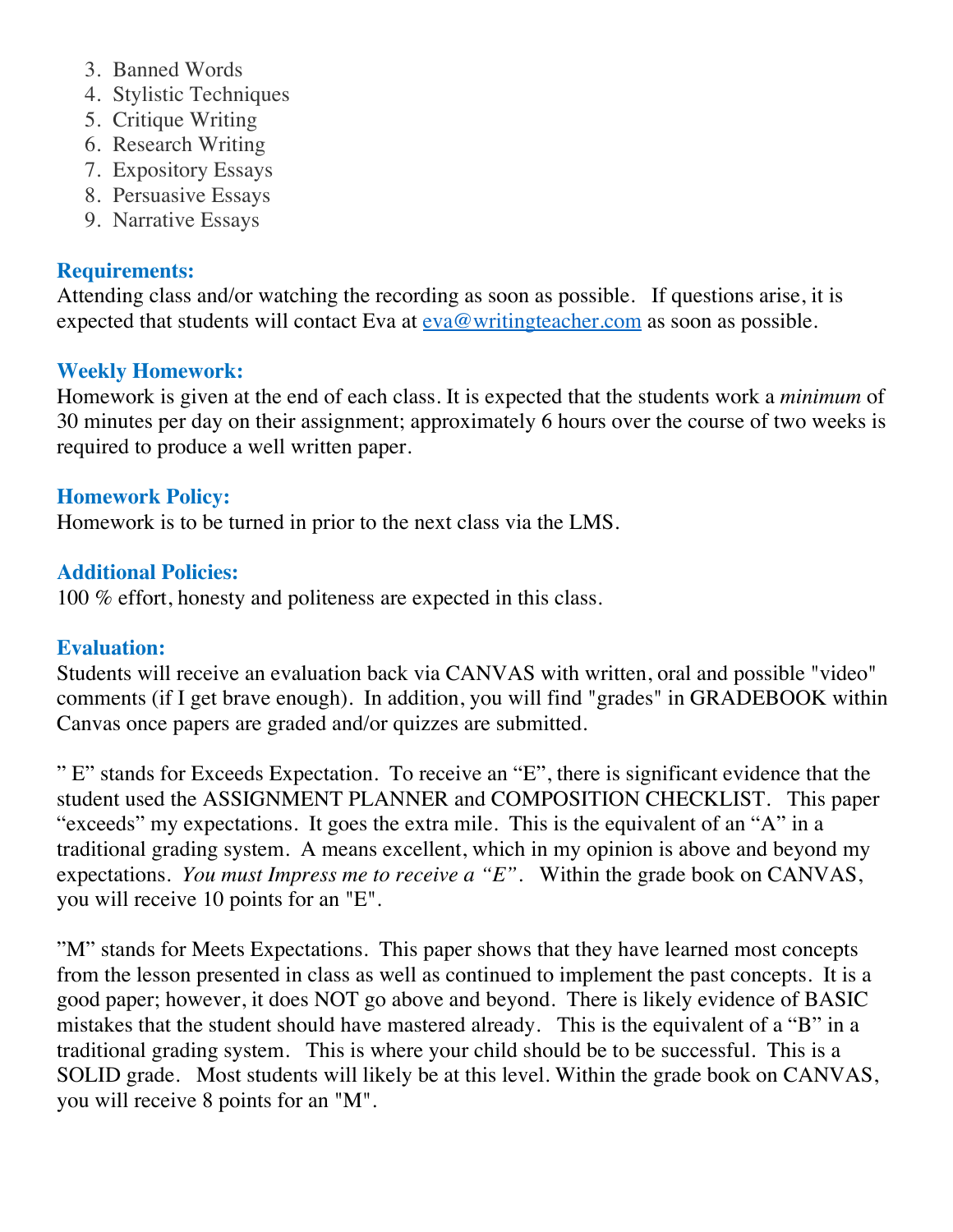" Y" stands for Not Yet. This paper shows lack of understand of the basic concepts taught in class. This paper shows that not enough time was put into writing and/or editing. This paper does not demonstrate that the student understood the lesson from class. This is the equivalent to a "C-" or "D" in a traditional grading system. Within the grade book on CANVAS, you will receive 6 points for a "Y".

"I" stands for Incomplete. This means you have not completed your work correctly according to the ASSIGNMENT PLANNER or COMPOSITION CHECKLIST. This is equivalent to an "F" in a traditional grading system. Students CAN redo an I. Within the grade book on CANVAS, you will receive 4 points for an "I".

#### **Anticipated Weekly Course Schedule:**

| <b>Week</b> | <b>Topic</b>                                                |
|-------------|-------------------------------------------------------------|
| Week 1      | Critiques                                                   |
|             | 26 Banned Words                                             |
|             | Stylistic Techniques: LY Adverb, Adj, Adj Noun, Strong Verb |
| Week 2      | Critiques                                                   |
|             | Number Rules, Title Rules, ARMS & Cups                      |
|             | <b>Stylistic Techniques: Three Duals</b>                    |
| Week 3      | Critiques                                                   |
|             | <b>Stylistic Techniques: Three Clauses</b>                  |
| Week 4      | Research Paper – One Paragraph – Focus: Notetaking – MLA    |
|             | <b>Bibliographies</b>                                       |
|             | Stylistic Techniques: Six Sentence Openers                  |
| Week        | Research Paper – Five Paragraphs – Three Subtopics – MLA    |
|             | Bibliographies                                              |
| Week 6      | Mid-Year Jeopardy Review                                    |
| Week 7      | <b>Expository Essays</b>                                    |
|             | Focus: Introduction and Concluding Paragraphs               |
| Week 8      | <b>Expository Essays</b>                                    |
|             | Quiz: Elements of Introduction and Concluding Paragraphs    |
| Week 9      | Persuasive Essays                                           |
| Week 10     | Persuasive Essays                                           |
|             | <b>Transitional Bridges</b>                                 |
| Week 11     | Persuasive Essays                                           |
|             | <b>Stylistic Techniques: Teeter Totters</b>                 |
| Week 12     | Narrative Essays                                            |
|             | Showing vs. Telling                                         |